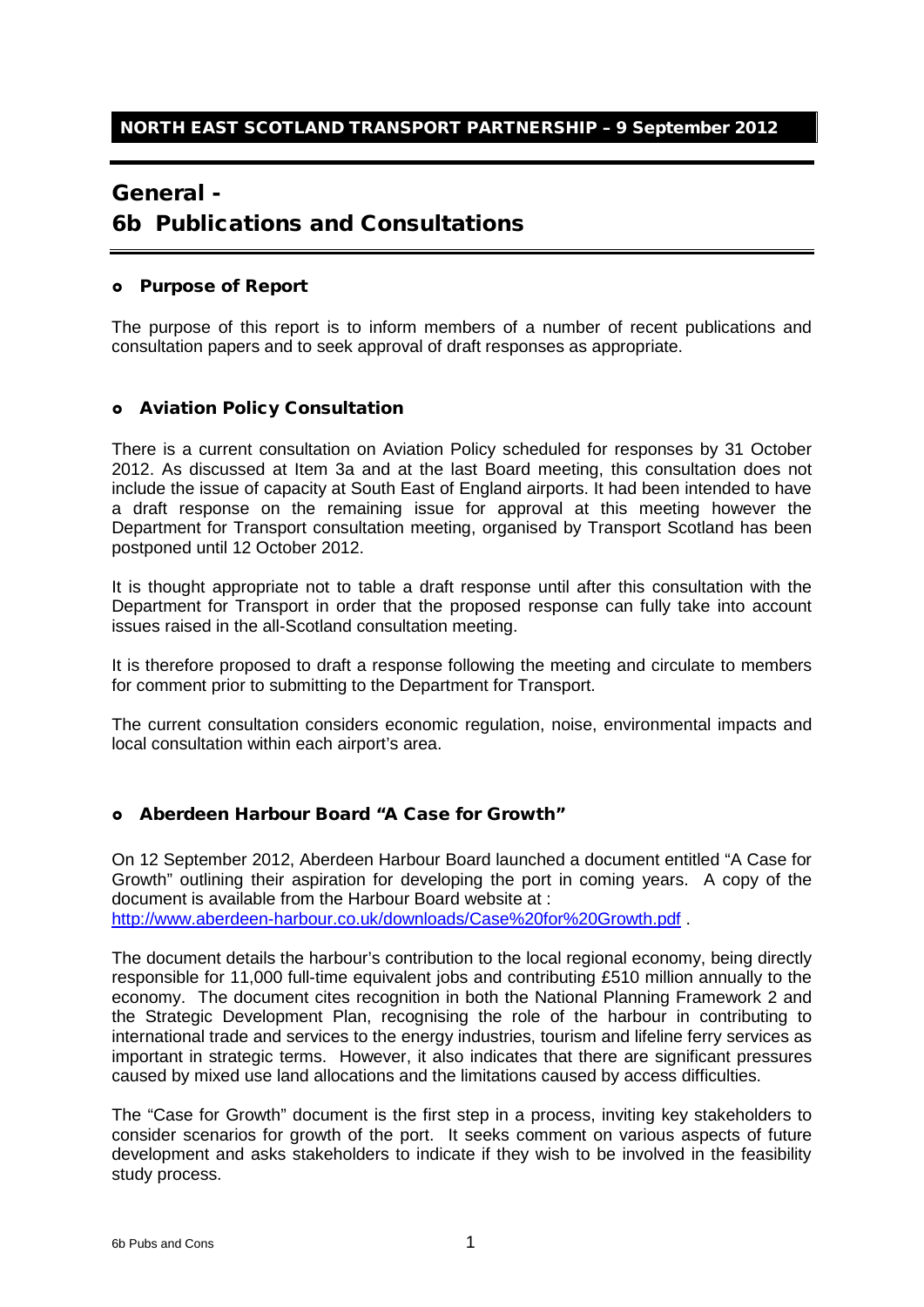It is recommended that Nestrans respond by expressing an interest to be involved in the development process. A draft letter to the Harbour Board Chief Executive is attached as Appendix 1 to this report for members' endorsement or comment.

### Drink/Drive Limit Consultation

The Scottish Government is consulting on a proposal to reduce the drink drive limit in Scotland. It is estimated that over 10% of road deaths are caused by drink driving and current limits have been in place since the first introduction of tests in the UK in the 1960's.

Changes such as differential limits for new drivers, definition of offences and associated penalties are reserved matters to the UK Parliament and are therefore not considered under the current consultation, which only relates to the level limits. The Scotland Act 2012 devolves power to the Scottish Parliament to prescribe limits and this is the subject of the current consultation. There are three drink driving limits in force (blood, breath and urine) and it is necessary to ensure that whatever limits are introduced are relatively proportionate between these three samples.

Although advice is that no alcohol should be consumed before driving, it is nevertheless accepted that a zero limit or near zero limit would bring difficulties in terms of individuals' response to alcohol varying with a range of matters including age, gender, weight, time of day, the time taken to consume alcohol and whether or not they have eaten. The UK and Malta now have the highest limits in Europe, with most countries adopting limits of either 20mg or 50mg per 100 ml of blood. The consultation therefore proposes:

- A reduction in the blood limit from 80 milligrammes of alcohol in every 100 millilitres of blood to 50 milligrammes of alcohol in every 100 millilitres of blood,
- An (equivalent) reduction in the breath limit from 35 microgrammes of alcohol in 100 millilitres of breath to 22 mcg of alcohol in every 100 millilitres of breath, and
- An (equivalent) reduction in the urine limit from 107 milligrammes of alcohol in 100 millilitres of urine to 67 mg of alcohol in every 100 millilitres of urine.

Although there are no estimates for Scotland of the current number of alcohol-related injury road accidents where legal alcohol levels are involved, it is therefore difficult to quantify the impact of this proposal. However, studies elsewhere have been extrapolated and estimates vary but a change in the law may result in between 3 and 17 fewer deaths per year.

As safety and casualty reduction are key objectives of the Nestrans' Regional Transport Strategy, it is considered appropriate to support the Scottish Government in their aim to reduce drink driving and therefore it is suggested that a response is made in support of the proposals to reduce the legal limits. A draft response to the consultation along with suggested answers to the consultation questions is contained within Appendix 1, which members are asked to endorse or provide comment on.

Written responses are invited before 29 November 2012.

#### National Planning Framework 3

As members will be aware, the Scottish Government outline their national planning priorities in National Planning Framework documents. The most recent, NPF2 was published in June